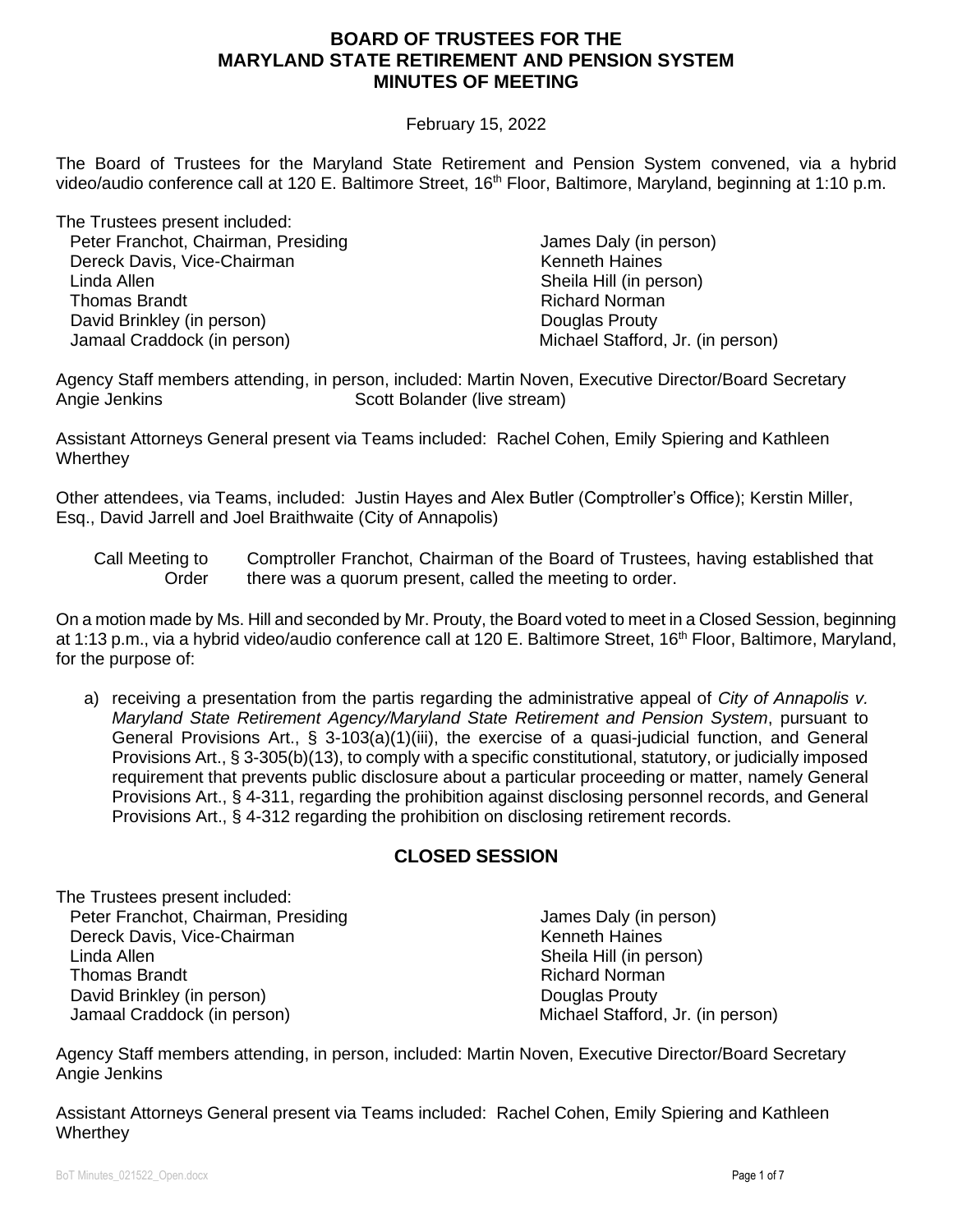#### February 15, 2022

Other attendees, via Teams, included: Justin Hayes and Alex Butler (Comptroller's Office); Kerstin Miller, Esq., David Jarrell and Joel Braithwaite (City of Annapolis)

On a motion made by Ms. Hill and seconded by Mr. Daly, the Board returned to open session at 1:38 p.m., via a hybrid video/audio conference call at 120 E. Baltimore Street, 16<sup>th</sup> Floor, Baltimore, Maryland.

#### **OPEN SESSION**

The Trustees present included: Peter Franchot, Chairman, Presiding Dereck Davis, Vice-Chairman Linda Allen Thomas Brandt David Brinkley (in person) Jamaal Craddock (in person) James Daly (in person) Kenneth Haines Sheila Hill (in person) Richard Norman Douglas Prouty Michael Stafford, Jr. (in person)

Agency Staff members attending, in person, included: Martin Noven, Executive Director/Board Secretary

| Greg Busch        | Megan Myers          | <b>Janet Sirkis</b>          |
|-------------------|----------------------|------------------------------|
| Robert Diehl      | Kim O'Keeffe         | Toni Voglino                 |
| Patricia Fitzhugh | <b>Andrew Palmer</b> | Scott Bolander (live stream) |
| Michael Golden    | Ken Reott            |                              |
| Angie Jenkins     | David Rongione       |                              |

Assistant Attorneys General present via Teams included: Rachel Cohen and Alex Harisiadis

Other attendees, via Teams, included: Justin Hayes and Alex Butler (Comptroller's Office)

| Consent Agenda   | On a motion made by Mr. Prouty and seconded by Mr. Haines, the Board approved<br>the consent agenda, which included:<br>January 18, 2022 Open Meeting Board Minutes<br>$\bullet$<br>January 18, 2022 Audit Committee Meeting Summary<br>$\bullet$<br>February 1, 2022 Administrative Committee Meeting Summary<br>$\bullet$                                                                                                                                                                                                                                                                                                                                                                                                        |
|------------------|------------------------------------------------------------------------------------------------------------------------------------------------------------------------------------------------------------------------------------------------------------------------------------------------------------------------------------------------------------------------------------------------------------------------------------------------------------------------------------------------------------------------------------------------------------------------------------------------------------------------------------------------------------------------------------------------------------------------------------|
| 2022 Legislation | The Board was provided with a 2022 legislation update. Mr. Noven specifically<br>discussed the following bill:                                                                                                                                                                                                                                                                                                                                                                                                                                                                                                                                                                                                                     |
|                  | House Bill 905/Senate Bill 727 – State Retirement and Pension System –<br>➤<br><b>Investment Management Fees</b>                                                                                                                                                                                                                                                                                                                                                                                                                                                                                                                                                                                                                   |
|                  | Mr. Noven reported that staff recommended to the sponsors that they wait before<br>moving forward with their proposed legislation until the SEC proposed rules are<br>either adopted or rejected. If the sponsors choose to proceed with their bills, staff<br>recommends opposing this legislation due to the potential losses the System may<br>incur of the legislation is enacted. Presently the System reports the fees paid to<br>private equity and absolute return in the aggregate for each fund in which the<br>System is invested. Currently, information received from managers is subject to<br>disclosure under the Public Information Act., which includes an exemption for<br>confidential commercial information. |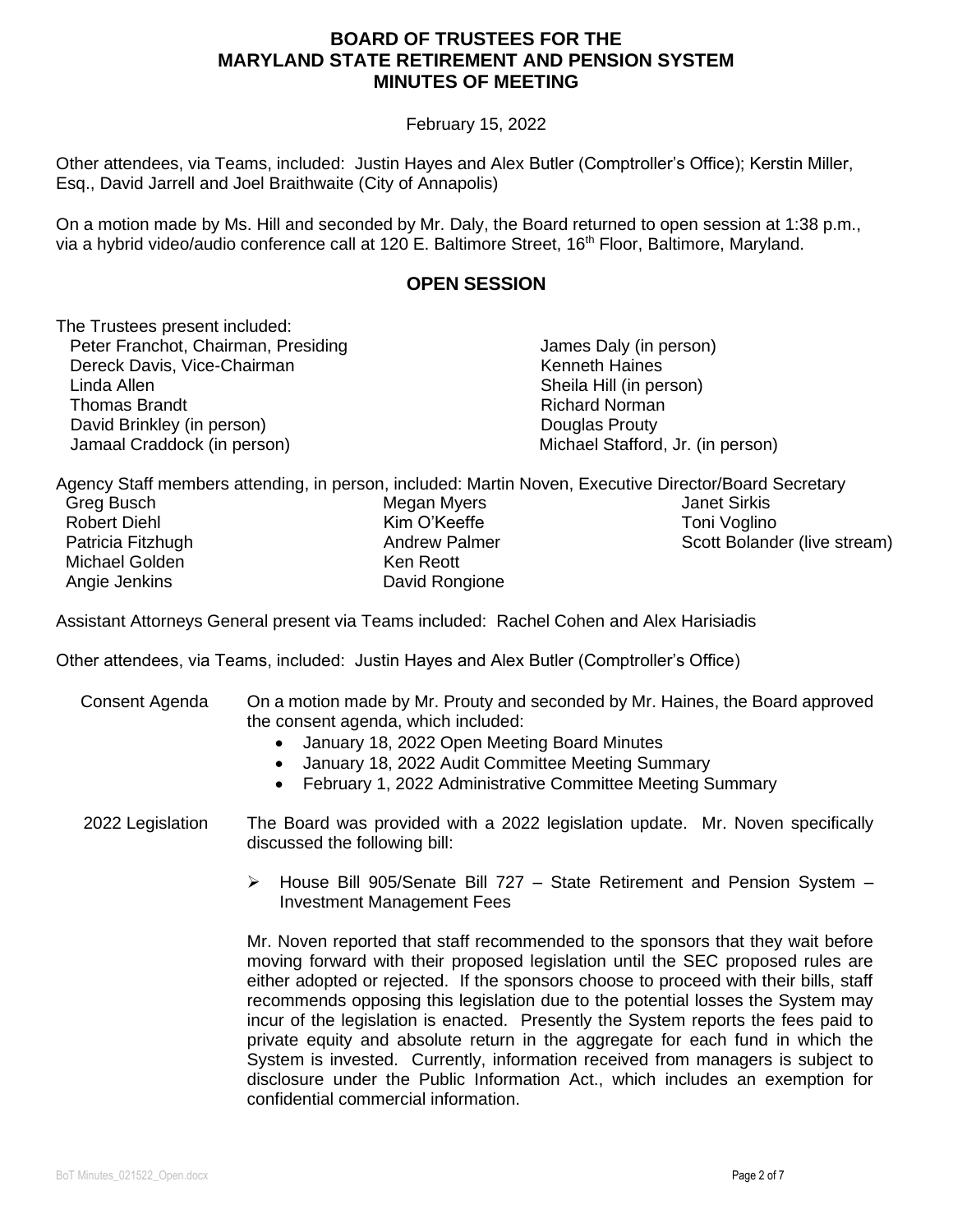#### February 15, 2022

Comptroller Franchot recommended that staff speak with the legislature about the bills and defer voting on it until the next meeting and asked that staff provide a copy of the memorandum, if one is written, to the Board.

Certification of the State Police Retirement System Mr. Noven certified to the Board that there is one eligible candidate, Richard E. Norman, who met the requirements to be included on the ballot for the 2022 State Police Retirement System Trustee Election.

> Mr. Noven indicated that when a single candidate qualifies to be placed on the ballot, that candidate shall be considered nominated to serve as Trustee for his or her system and, upon the Board's certification, the candidate shall serve as trustee for the appropriate term. Mr. Norman would serve a new four-year term beginning August 1, 2022 through July 31, 2026.

On a motion made by Mr. Stafford and seconded by Ms. Hill, the Board certified that Mr. Norman is deemed nominated to serve as a trustee for four years, beginning August 1, 2022.

Recommendation of the Corporate Governance and **Securities** Litigation **Committee** regarding the Iran-Sudan Divestment

Representative

The Board was provided with a memorandum, a recommended Iran and Sudan restricted list and an Iran and Sudan Divestment Impact Analysis of all companies on the January 1, 2022 MSCI ESG Iran-Sudan Focus List, performed by Meketa. The memorandum provided staff's recommendation to approve adding an additional five companies to the Iran and Sudan Restricted List.

| <b>Iran and Sudan Restricted List</b>                   |                               |                      |  |
|---------------------------------------------------------|-------------------------------|----------------------|--|
| <b>February 15, 2022</b>                                |                               |                      |  |
| <b>ISSUER NAME</b>                                      | Country                       | <b>Iran or Sudan</b> |  |
| <b>Bharat Heavy Electricals Limited</b>                 | India                         | Sudan                |  |
| China National Petroleum Corporation<br>(PetroChina Co) | China                         | <b>Both</b>          |  |
| China Petrochemical Corporation                         | China                         | <b>Both</b>          |  |
| CNOOC Curtis Funding NO.1 PTY LTD                       | Australia                     | Iran                 |  |
| CNPC (HK) Overseas Capital Ltd.                         | <b>British Virgin Islands</b> | <b>Both</b>          |  |
| <b>CNPC General Capital Limited</b>                     | <b>British Virgin Islands</b> | <b>Both</b>          |  |
| <b>CNPC Global Capital Limited</b>                      | China                         | <b>Both</b>          |  |
| El Sewedy Cables Co                                     | Egypt                         | Sudan                |  |
| <b>Energy House Holding Company</b>                     | Kuwait                        | Sudan                |  |
| Gaz Capital S.A.                                        | Luxembourg                    | Iran                 |  |
| Gazprom Capital OOO                                     | Russia                        | Iran                 |  |
| Gazprom PAO                                             | Russia                        | Iran                 |  |
| <b>Gaz Finance PLC</b>                                  | <b>Great Britain</b>          | Iran                 |  |
| Gazprom Gazoraspredeleniye Sever AO                     | Russia                        | Iran                 |  |
| Harbin Power Equipment Co., Ltd                         | China                         | Sudan                |  |
| Kontrolmatik Teknoloji Enerji ve<br>Muhendislik AS      | Turkey                        | Sudan                |  |
| <b>Kuwait Finance House</b>                             | Kuwait                        | Sudan                |  |
| Managem S.A.                                            | Morocco                       | Sudan                |  |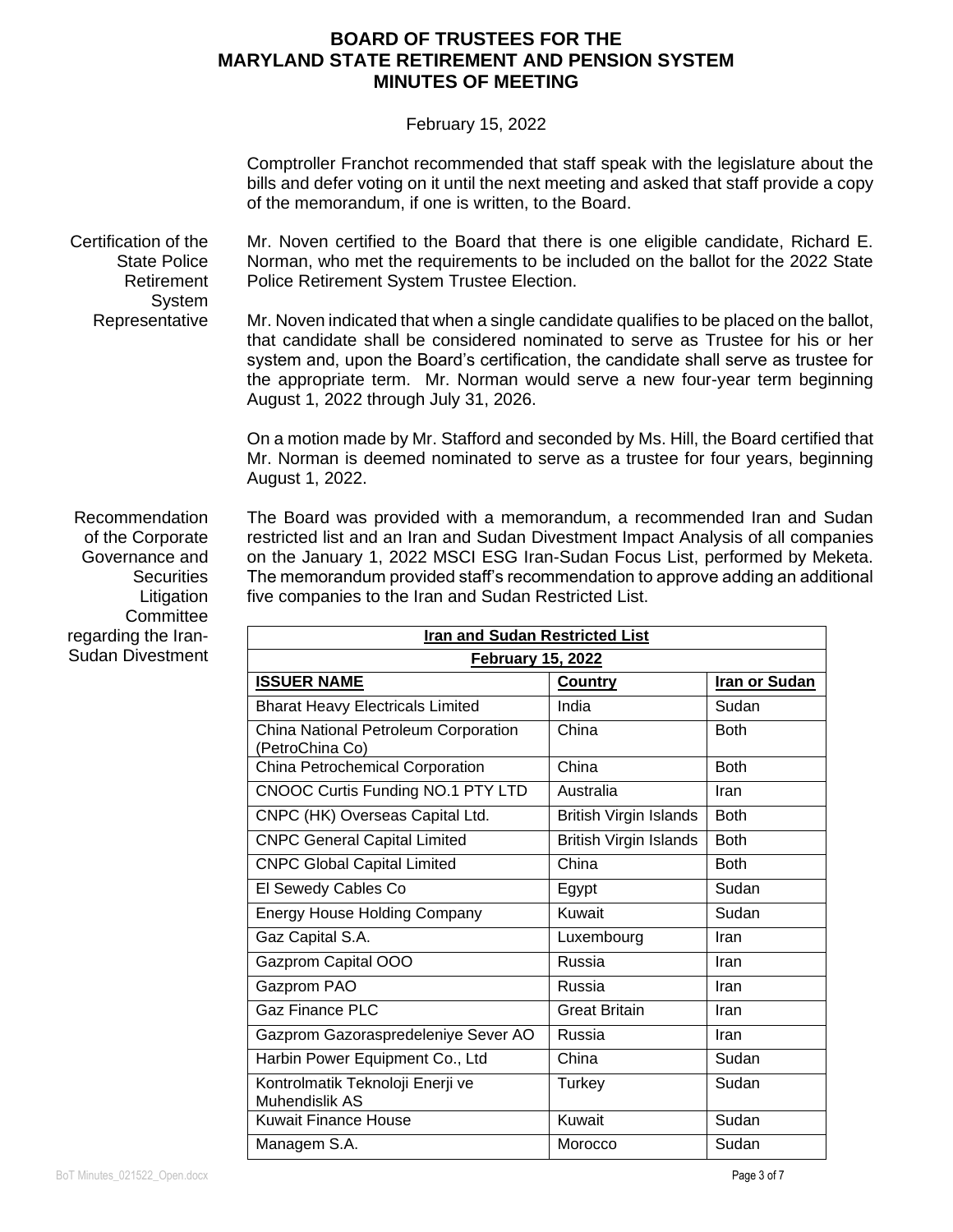February 15, 2022

| Oil and Natural Gas Corporation Limited              | India                         | Sudan       |
|------------------------------------------------------|-------------------------------|-------------|
| Oil India International PTE. LTD.                    | Singapore                     | Sudan       |
| Oil India Ltd.                                       | India                         | Sudan       |
| <b>ONGC Videsh Limited</b>                           | India                         | Sudan       |
| Orca Gold Inc.                                       | Canada                        | Sudan       |
| Petroliam Nasional Berhad (Petronas)                 | Malaysia                      | Sudan       |
| <b>Petronas Capital Limited</b>                      | Malaysia                      | Sudan       |
| Schneider Electric S.A.                              | France                        | Sudan       |
| Siemens Aktiengesellschaft                           | Germany                       | Sudan       |
| Siemens Energy AG                                    | Germany                       | Sudan       |
| Siemens Financieringsmaatschappij N.V.               | <b>Netherlands</b>            | Sudan       |
| Sinopec Group Overseas Development<br>(2012) Limited | British Virgin Islands        | <b>Both</b> |
| Sinopec Group Overseas Development<br>(2013) Limited | <b>British Virgin Islands</b> | <b>Both</b> |
| Sinopec Group Overseas Development<br>(2014) Limited | <b>British Virgin Islands</b> | <b>Both</b> |
| Sinopec Group Overseas Development<br>(2015) Limited | <b>British Virgin Islands</b> | <b>Both</b> |
| Sinopec Group Overseas Development<br>(2016) Limited | <b>British Virgin Islands</b> | <b>Both</b> |
| Sinopec Group Overseas Development<br>(2017) Limited | <b>British Virgin Islands</b> | <b>Both</b> |
| Sinopec Group Overseas Development<br>(2018) Limited | <b>British Virgin Islands</b> | <b>Both</b> |
| <b>Total</b>                                         |                               | 36          |

On a motion made by Mr. Prouty, Chairman of the Corporate Governance and Securities Litigation Committee and seconded by the Committee, the Board approved the Corporate Governance and Securities Litigation Committee's recommendation to approve the Iran and Sudan Restricted List as presented.

Recommendation of the Investment **Committee** regarding Investment Division Salary Scale Adjustments

Recommendation of the Investment **Committee** regarding the Investment

The Board was provided with a report from CBIZ Talent & Compensation Solutions, regarding its annual recommendation to adjust the salary range scale for certain Investment Division employees. CBIZ's recommendation for the salary scale adjustment is 3.0%. This adjustment does not apply to Investment Administration positions, as these employees receive salary adjustments available to all other State employees in the State Personnel Management System.

On a motion made by Mr. Stafford, Chairman of the Investment Committee and seconded by the Committee, the Board approved the Committees' recommendation to adjust the salary range structure for the three employee categories (Professional, Management, and Leadership) in the Investment Division by 3.0%, as presented.

The Board was provided with staff's request for additional resources to be included in the Investment Division's FY23 budget, which includes:

➢ Four additional full-time positions and two summer interns, totaling \$538,821; and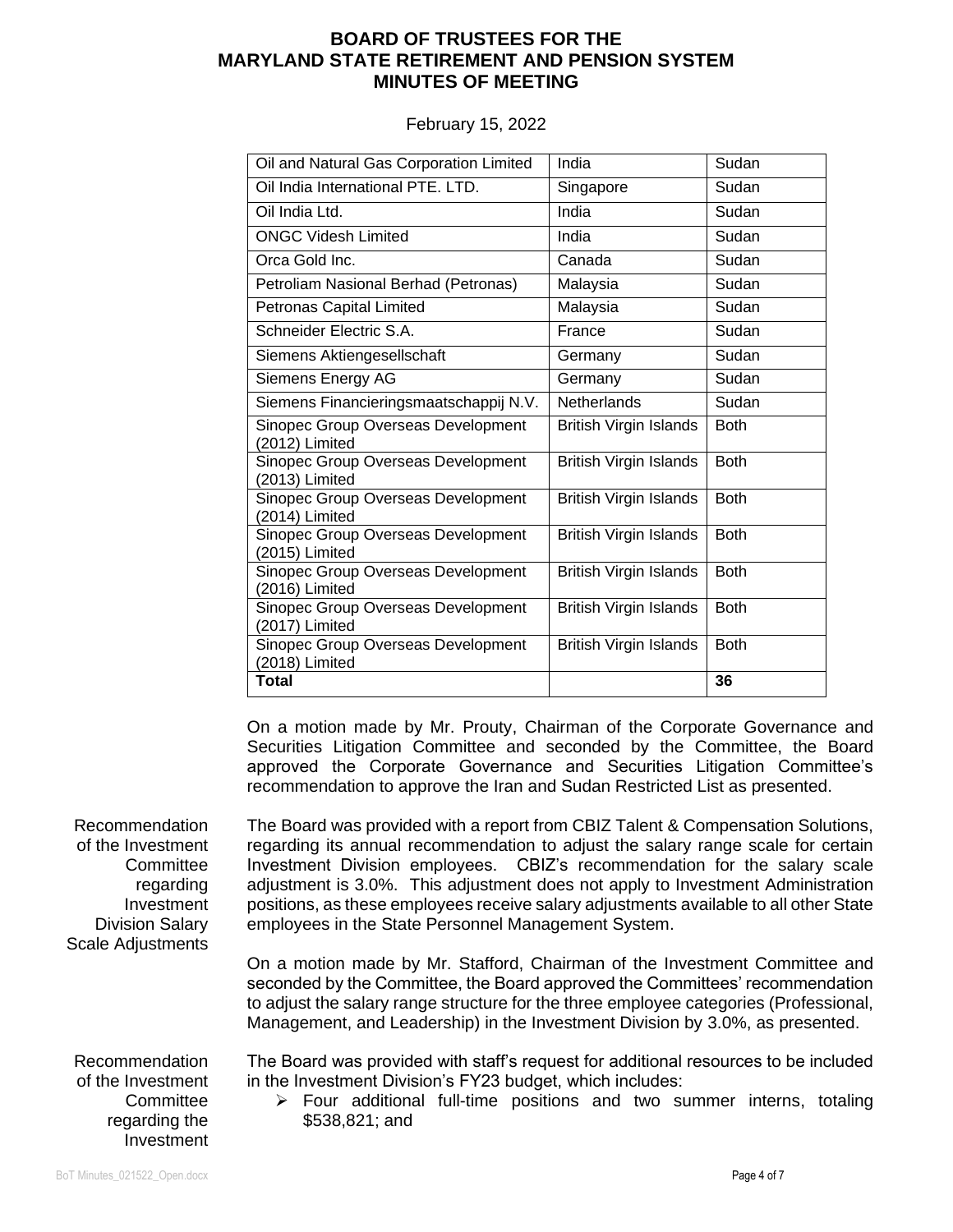#### February 15, 2022

Division's FY23 Budget Update ➢ Two services (Trade Matching Services and Daily Custodial Accounting), totaling \$295,000

> In addition, staff provided an update on the FY22 budget, reporting that in May 2021, the Board executed an extension of the Agency's existing office lease that resulted in increased space to accommodate staffing growth with the Investment Division. As part of the expansion, the Agency's IT team will be moving from the 12<sup>th</sup> floor to the 13<sup>th</sup> floor, and the Investment Division will occupy the entire 12<sup>th</sup> floor. This transition will incur estimated renovation costs of \$551,429, which includes a new trading desk, associated wiring and technology expenditures, dismantling and moving existing cubicles and furniture, as well as the cost of new furniture. It is expected that that most of the cost can be absorbed by the current budget for FY22, as several items in the 2022 budget such as travel, consultant fees and custody services will be less than the amount appropriated.

> On a motion made by Mr. Stafford and seconded by the Investment Committee, the Board approved the Investment Division's FY23 budget request amendment, as presented.

CIO Report Mr. Palmer reported that as of December 31, 2021, the total fund value was \$70.6 billion, an increase of 5.3%. Mr. Palmer reported that the fund value slightly decreased in January by 1.8%, due to markets being down in every asset class, however, the fund was still positive fiscal year to date.

On a motion made by Mr. Daly and duly seconded, the Board voted to meet in a Closed Session, beginning at 1:57 p.m., via a hybrid video/audio conference call at 120 E. Baltimore Street, 16<sup>th</sup> Floor, Baltimore, Maryland, for the purposes of:

- b) reviewing the closed session Board minutes, pursuant to General Provisions Art., § 3-103(a)(1)(i), the exercise of an administrative function and General Provisions Art., § 3-305(b)(13), to comply with a specific constitutional, statutory, or judicially imposed requirement that prevents public disclosure about a particular proceeding or matter, namely General Provisions Art., § 3-306(c)(3)(ii), requiring that the minutes of a closed session be sealed and not be open to public inspection;
- c) reviewing the Medical Board reports regarding individual participants' claims for disability retirement benefits, pursuant to General Provisions Art., § 3-305(b)(13), to comply with a specific constitutional, statutory, or judicially imposed requirement that prevents public disclosure about a particular proceeding or matter namely, General Provisions Art., § 4-312 regarding the prohibition on disclosing retirement records, and General Provisions Art., § 4-329 regarding the prohibition on disclosing medical and psychological information;
- d) considering the approval of proposed salary adjustments for the Chief Investment Officer and certain employees of the Investment Division, pursuant to General Provisions Art., § 3-305(b)(1)(i), to discuss the appointment, employment, assignment, promotion, discipline, demotion, compensation, removal, resignation, or performance evaluation of appointees, employees, or officials over whom it has jurisdiction; and
- e) considering the administrative appeal of City of Annapolis v. Maryland State Retirement Agency/Maryland State Retirement and Pension System, pursuant to General Provisions Art., § 3- 103(a)(iii), the exercise of a quasi-judicial function, General Provisions Art., § 3-305(b)(7), consulting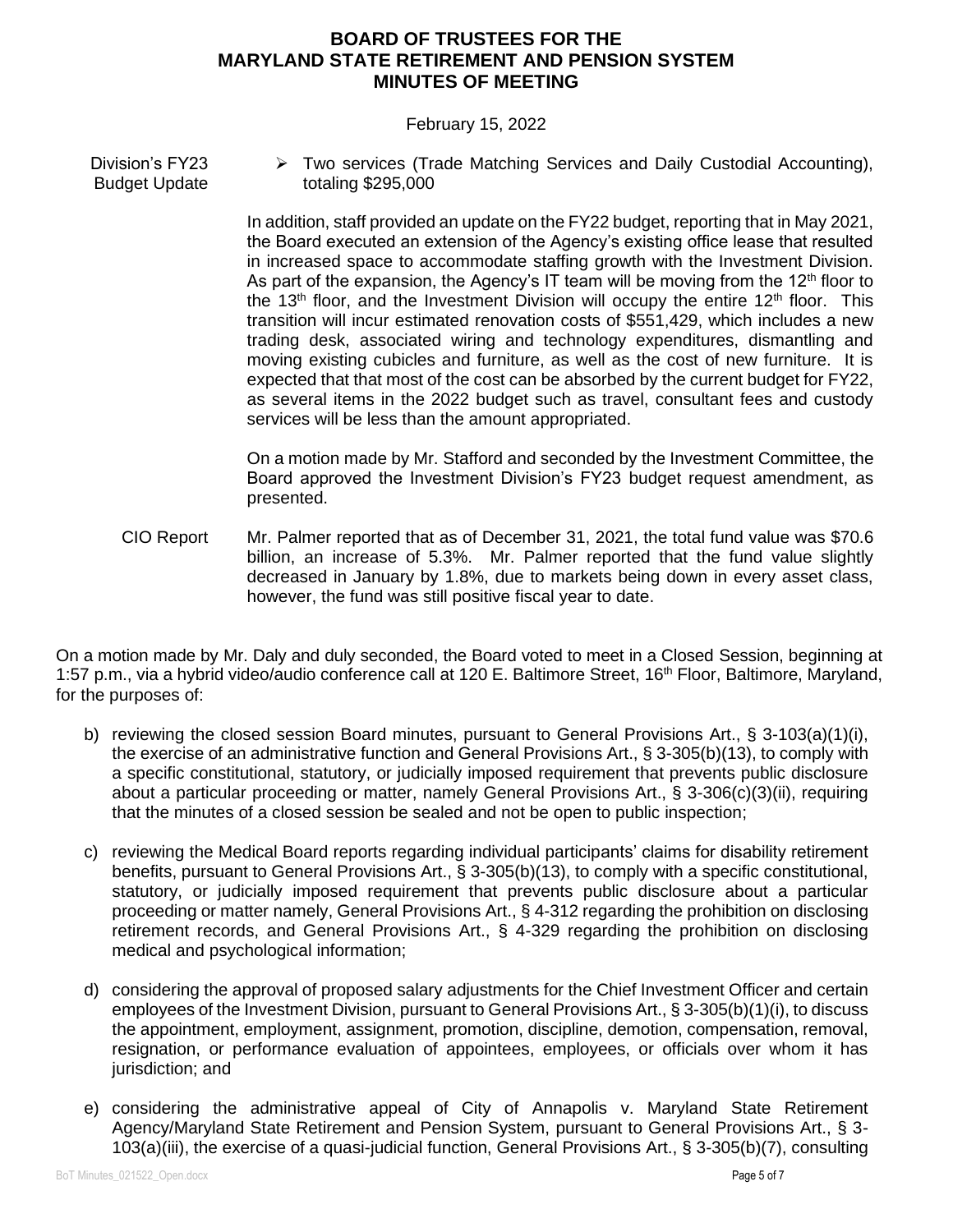#### February 15, 2022

with counsel to obtain legal advice, and General Provisions Art., § 3-305(b)(13), complying with specific constitutional, statutory, or judicially imposed requirement that prevents public disclosure about a particular proceeding or matter namely, General Provisions Art., § 4-311, regarding the prohibition against disclosing personnel records, and General Provisions Art., § 4-312, regarding the prohibition against disclosing retirement records.

## **CLOSED SESSION**

The Trustees present included: Peter Franchot, Chairman, Presiding Dereck Davis, Vice-Chairman Linda Allen Thomas Brandt David Brinkley (in person) Jamaal Craddock (in person)

 James Daly (in person) Kenneth Haines Sheila Hill (in person) Richard Norman Douglas Prouty Michael Stafford, Jr. (in person)

Agency Staff members attending included: Martin Noven, Executive Director/Board Secretary (except for action item #19) Angie Jenkins **Andrew Palmer (item#17)** Ken Reott (item #16)

Assistant Attorneys General present via Teams included: Rachel Cohen

On a motion made by Ms. Hill and seconded by Mr. Craddock, the Board returned to open session at 2:07 p.m., via a hybrid video/audio conference call at 120 E. Baltimore Street, 16<sup>th</sup> Floor, Baltimore, Maryland

#### **OPEN SESSION**

The Trustees present included: Peter Franchot, Chairman, Presiding Dereck Davis, Vice-Chairman Linda Allen Thomas Brandt David Brinkley (in person) Jamaal Craddock (in person)

 James Daly (in person) Kenneth Haines Sheila Hill (in person) Richard Norman Douglas Prouty Michael Stafford, Jr. (in person)

Agency Staff members attending included: Angie Jenkins

Assistant Attorneys General present via Teams included: Rachel Cohen

During closed session, the Board of Trustees discussed and acted on the following matters:

| <b>Closed Session Minutes</b> | The Board reviewed and approved the January 18, 2022 closed session<br>minutes.                                            |
|-------------------------------|----------------------------------------------------------------------------------------------------------------------------|
| <b>Medical Board Reports</b>  | The Board reviewed and adopted the medical board reports from January<br>19, January 27, February 2 and February 10, 2022. |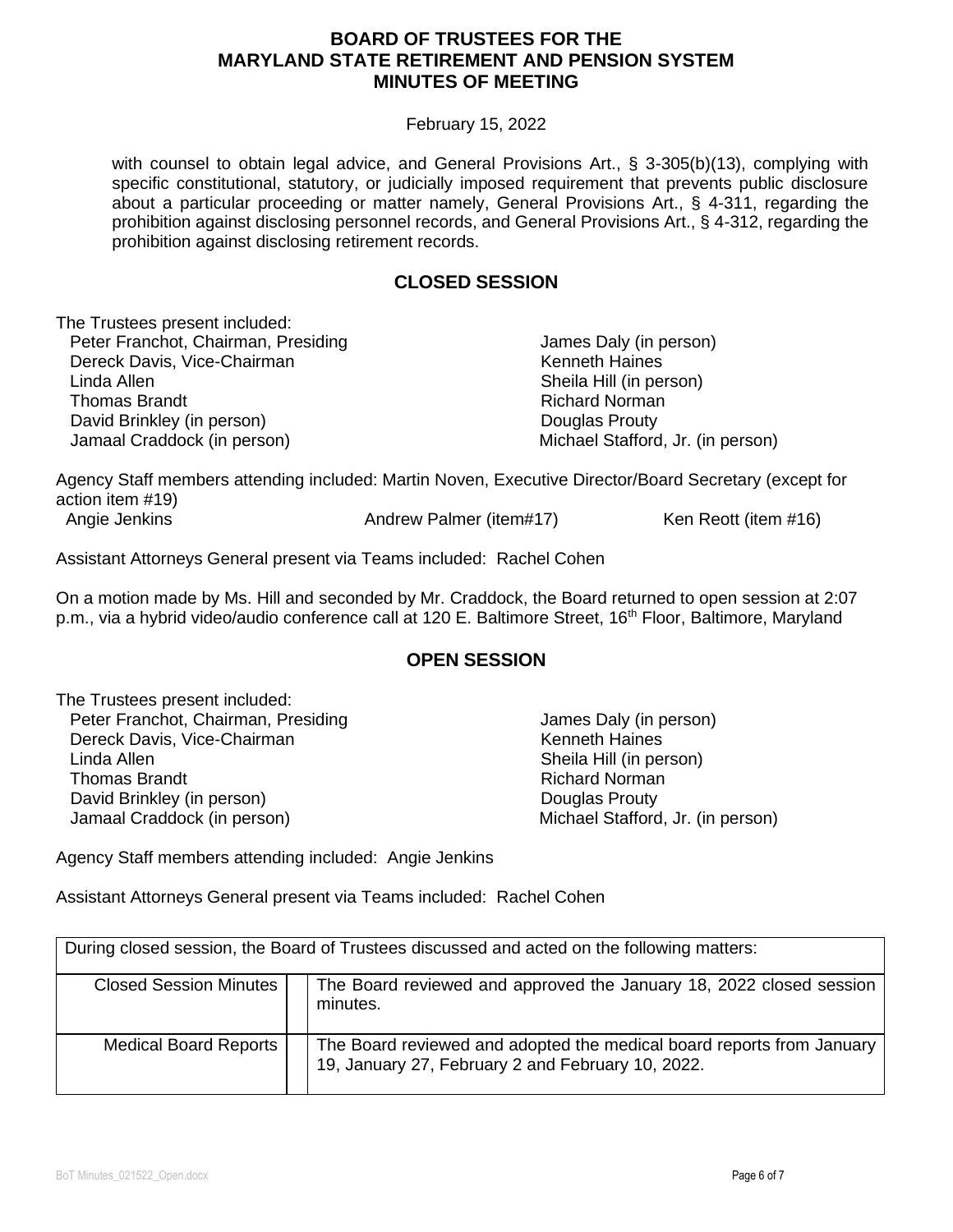February 15, 2022

| Recommendation of the<br><b>Investment Committee</b><br>regarding Compensation for<br>Certain Employees of the<br><b>Investment Division</b>                                     | The Board reviewed and approved the recommendations of the Investment<br>Committee regarding the compensation for certain employees of the<br>Investment Division, as presented. |
|----------------------------------------------------------------------------------------------------------------------------------------------------------------------------------|----------------------------------------------------------------------------------------------------------------------------------------------------------------------------------|
| Recommendation of the<br><b>Investment Committee</b><br>regarding Compensation for<br>the Chief Investment Officer                                                               | The Board reviewed and approved the recommendations of the Investment<br>Committee regarding the compensation of the Chief Investment Officer, as<br>presented.                  |
| Consideration of the<br>Administrative Appeal of<br>City of Annapolis v.<br><b>Maryland State Retirement</b><br>Agency/Maryland State<br><b>Retirement and Pension</b><br>System | reviewed and approved the parties'<br>recommendations<br>The Board<br>regarding the administrative appeal, as presented.                                                         |

Adjournment There being no further business before the Board, on a motion made by Secretary Brinkley and duly seconded, the meeting adjourned at 2:08 p.m.

Respectfully submitted,

 Martin Noven Secretary to the Board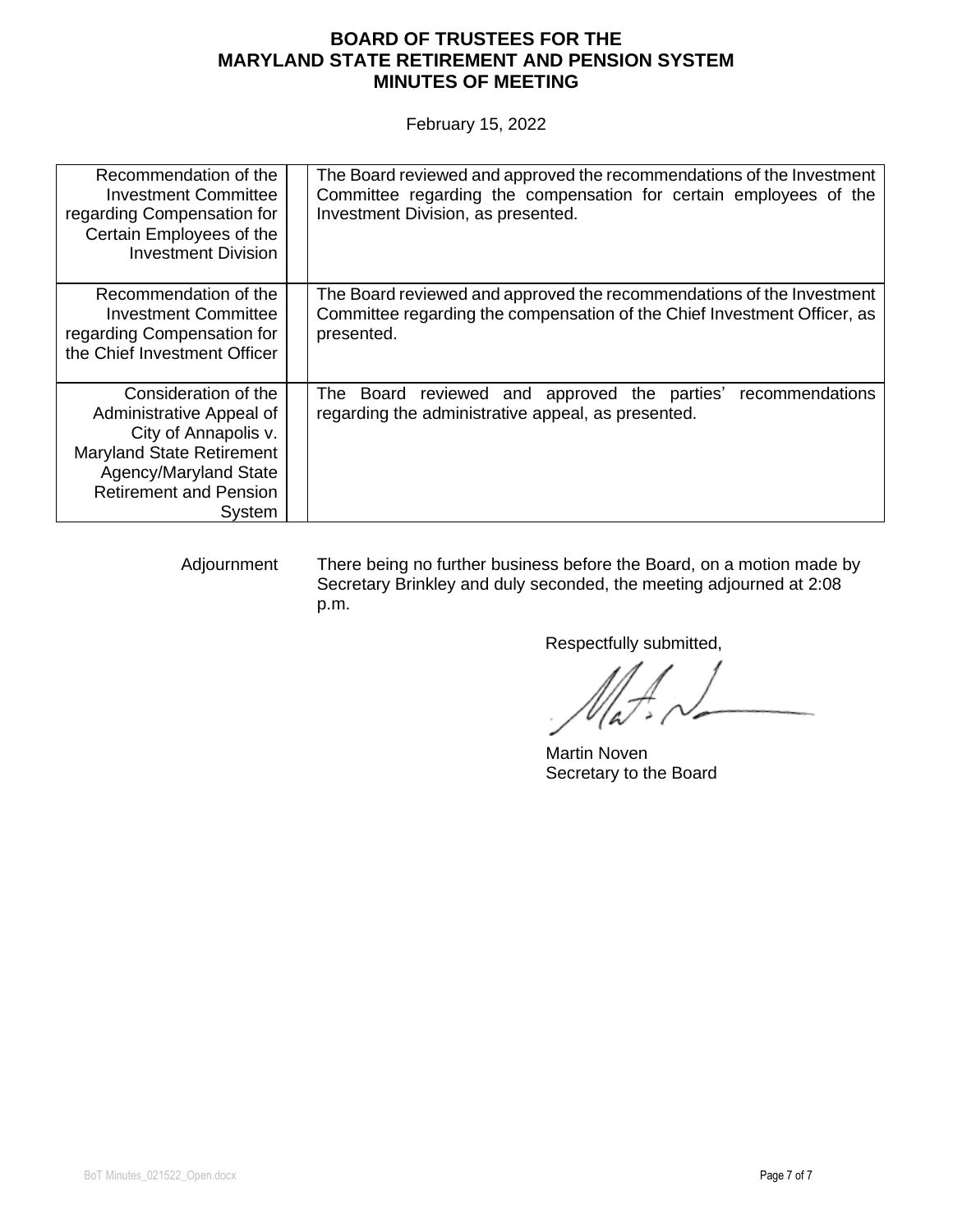## *AUDIT COMMITTEE MEETING SUMMARY JANUARY 18, 2022*

The Committee Members present included:

Richard E. Norman, Chairman Thomas M. Brandt, Vice-Chairman Linda Vaughn Allen

 Jamaal R. A. Craddock Kenneth B. Haines

Agency Staff members attending included:

Martin Noven Kimberly O'Keeffe Megan Myers David Rongione Andrew Palmer

Toni Voglino Robert Diehl Melody Countess Angie Jenkins Thomas Montanye

Lauren Smith Gregory Busch Richa Sultana

Assistant Attorneys General present included: Rachel Cohen Emily J Spiering

Other attendees included: Jeffrey Binford (Clearview Group)

- Internal Quality Assurance Results Mr. Rongione mentioned that Internal Auditing Standards require that a quality assurance and improvement program are implemented by the Internal Audit Division (IAD). Mr. Rongione reviewed the results of the IAD's Quality Assurance and Improvement program for calendar year 2021. He mentioned that there are two components of this quality assurance program  $-1$ ) Review of selected audits after their completion; and 2) Annual review of internal audit operations for compliance with general standards. He said based on the review performed, IAD operated within standards and there were no recommendations for improvements.
- Audit Plan Status Mr. Rongione reviewed the status of the Audit Plan indicating that the Enrollments and SWIFT Assessment audits are complete. He added by saying that IAD has kicked off the Cash Receipts audit as well as the three annual IT audits. He continued by saying the outsourced Cybersecurity audit is currently in progress, and he expects it to be completed within six weeks. Mr. Rongione said the outsourced Investment Valuation and Performance audit has also started. He provided an update on the participating employer audits by saying that IAD has started these internally due to the delay in the procurement for this service.

Mr. Brandt inquired about the SWIFT Assessment audit and requested further detail on the history and implication of this audit. Mr. Rongione answered by saying that SWIFT is Bloomberg's communication platform. In order to use this communication channel, the Agency must comply with SWIFT's guidelines. He added by saying an annual assessment is required to ensure the Agency is complying with the controls mandated by SWIFT. Mr. Rongione asked Mr. Palmer whether he would like to add any additional information. Mr. Palmer added that SWIFT is not only a platform used by Bloomberg, it is a global financial network for processing payments. He mentioned that this planform is used to move money around the globe.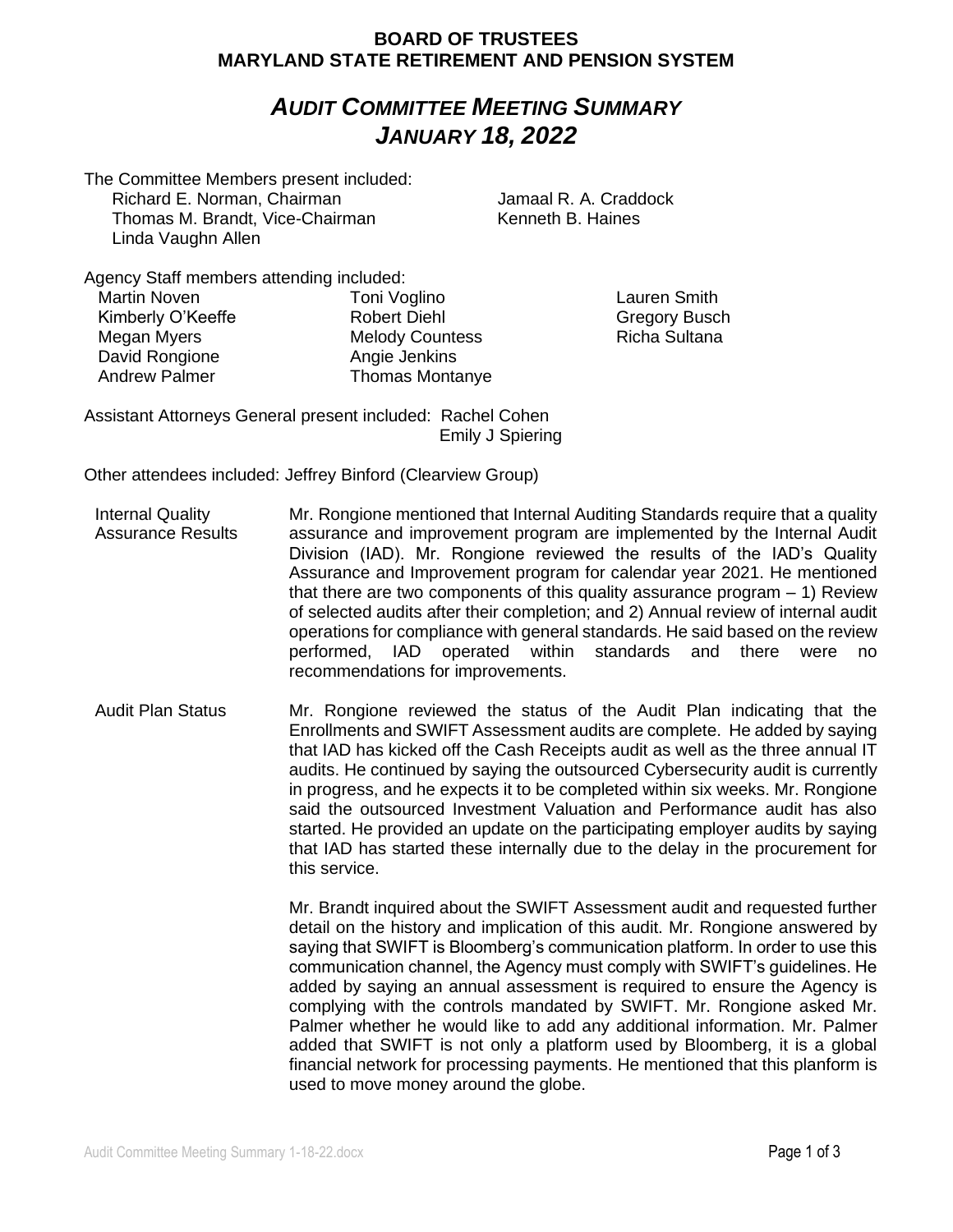# *AUDIT COMMITTEE MEETING SUMMARY JANUARY 18, 2022*

|                                                         | Mr. Brandt commented that based on his research, it appears that SWIFT has<br>major cyber security implications because moving funds globally is the greatest<br>target for malware and mischief. He also expressed concern on who is writing<br>the agenda for checks and balances since this is a vulnerable topic. Mr. Palmer<br>answered by saying that to address these types of security concerns, SWIFT<br>holds everyone to a high standard for security amongst all participants.                                                                                                                                                                                                                                                                                                                                                                       |
|---------------------------------------------------------|------------------------------------------------------------------------------------------------------------------------------------------------------------------------------------------------------------------------------------------------------------------------------------------------------------------------------------------------------------------------------------------------------------------------------------------------------------------------------------------------------------------------------------------------------------------------------------------------------------------------------------------------------------------------------------------------------------------------------------------------------------------------------------------------------------------------------------------------------------------|
| Open Issues Log                                         | Mr. Rongione reviewed the open issues log mentioning that IAD was able to<br>close nine of the issues since last meeting, and six new issues were added<br>with the completion of the most recent audits.                                                                                                                                                                                                                                                                                                                                                                                                                                                                                                                                                                                                                                                        |
| Data Analytic /<br><b>Continuous Audit</b><br>Dashboard | Mr. Rongione directed the Audit Committee to the table that shows the number<br>of exceptions identified during the continuous audits for Q1 FY2022 and Q2<br>FY2022. He mentioned that there was a significant decrease of exceptions<br>from quarter to quarter. He also reviewed the table that showed the number of<br>exceptions on a year-to-year basis and the number of remaining issues. Mr.<br>Rongione advised that the remainder of open issues is related to documents<br>not being scanned into the Agency's imaging system (MDS). Based on his<br>communication with the management, it is his understanding that the<br>documents are in the office which were never scanned into MDS. He<br>mentioned that once management informs IAD that the imaging is complete,<br>IAD will work to remediate these open issues prior to the next meeting. |
| <b>Completed Audits</b>                                 | Mr. Rongione reviewed the completed audits starting with the SWIFT<br>Assessment audit which was a "Green" report, meaning that there was an<br>acceptable state of control and compliance. He added that the scope included<br>examining the controls specified in the SWIFT framework for calendar year<br>2021. IAD tested the mandatory controls prescribed in SWIFT framework<br>noting no exceptions.                                                                                                                                                                                                                                                                                                                                                                                                                                                      |
|                                                         | He then reviewed the Enrollments audit report which was a "Yellow" report,<br>meaning improvement is needed. He mentioned that the scope of the audit<br>included the process of enrolling eligible employees during the period of July<br>2020 through June 2021. He continued by saying that the audit identified six<br>issues which are detailed in the report. Management has agreed to the issues<br>and responded with an acceptable remediation plan. Mr. Rongione added that<br>he expected this result because the audit scope period included the transition<br>period when State employees began teleworking due to the COVID-19<br>pandemic.                                                                                                                                                                                                        |
|                                                         | Mr. Rongione presented the Investment Management Reporting audit report<br>which was a "Green" report, meaning that there was an acceptable state of<br>control and compliance. He continued by saying the scope included examining<br>internal controls over investment management reports prepared for internal                                                                                                                                                                                                                                                                                                                                                                                                                                                                                                                                                |

and external parties during the period of July 1, 2020 through June 30, 2021.

He mentioned that no issues were identified in this audit.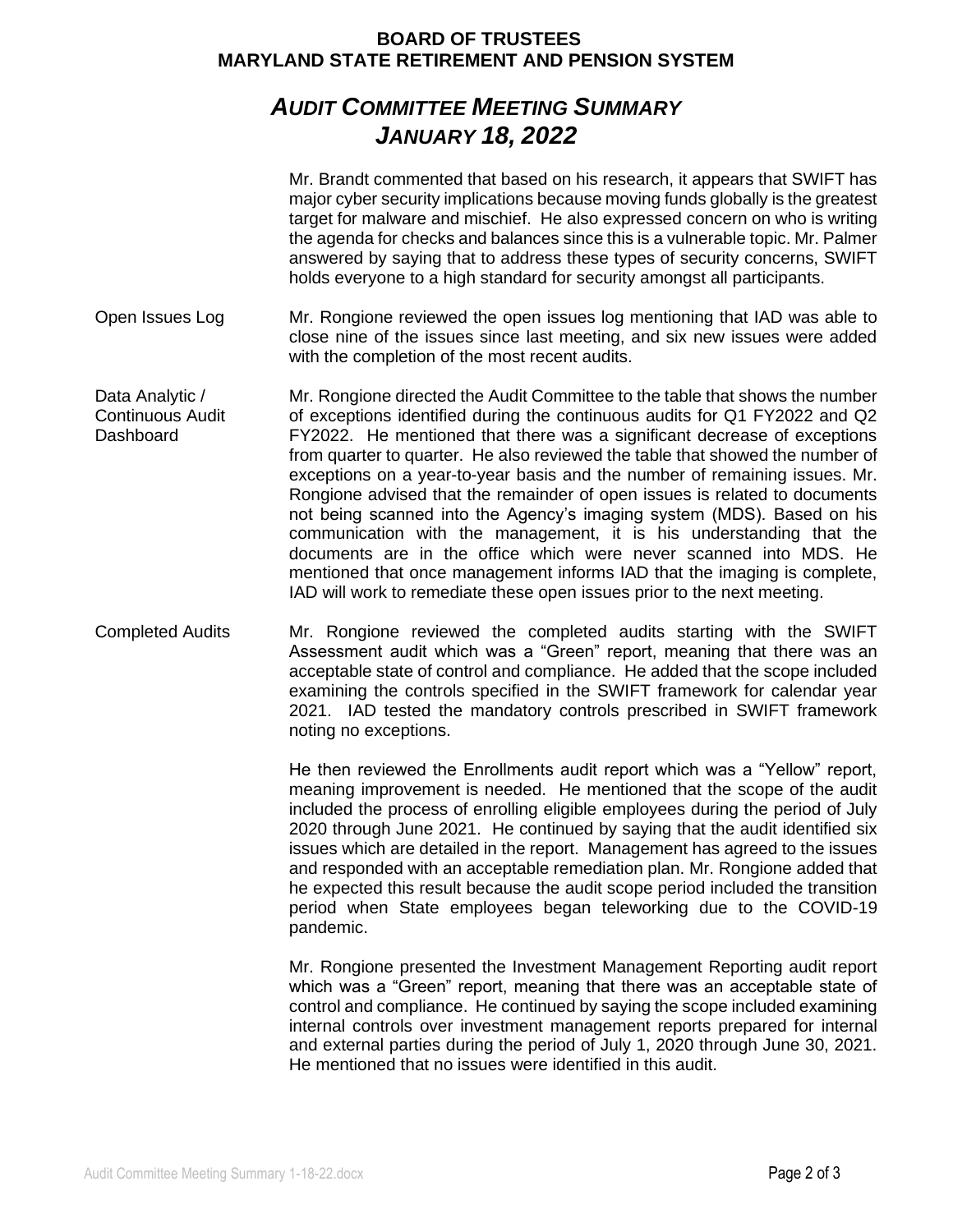## *AUDIT COMMITTEE MEETING SUMMARY JANUARY 18, 2022*

Other Business Mr. Rongione provided an update on the Internal Audit Services procurement. He had anticipated that IAD would have had a new vendor by January 2022, however this procurement is moving slower than anticipated. His revised estimate for completion of this procurement is late March 2022/early April 2022. He added that this delay will potentially impact the financial statement audit, as the financial statement auditor relies on the census data testing performed by this contract. Mr. Rongione mentioned that his team has started to perform this testing internally to mitigate the risk of not having testing performed.

> Mr. Rongione also mentioned that the Agency has received Office of Legislative Auditor's (OLA) discussion notes. A meeting has been scheduled with OLA during the second week of February to review the findings included in the discussion notes. Mr. Norman inquired about the findings. Mr. Rongione answered by saying that the discussion notes contained two findings, and that he is in the process of vetting the findings internally with the Agency. Mr. Rongione added that he expects the discussion notes will be brought to the Audit Committee's attention during the April 2022 meeting.